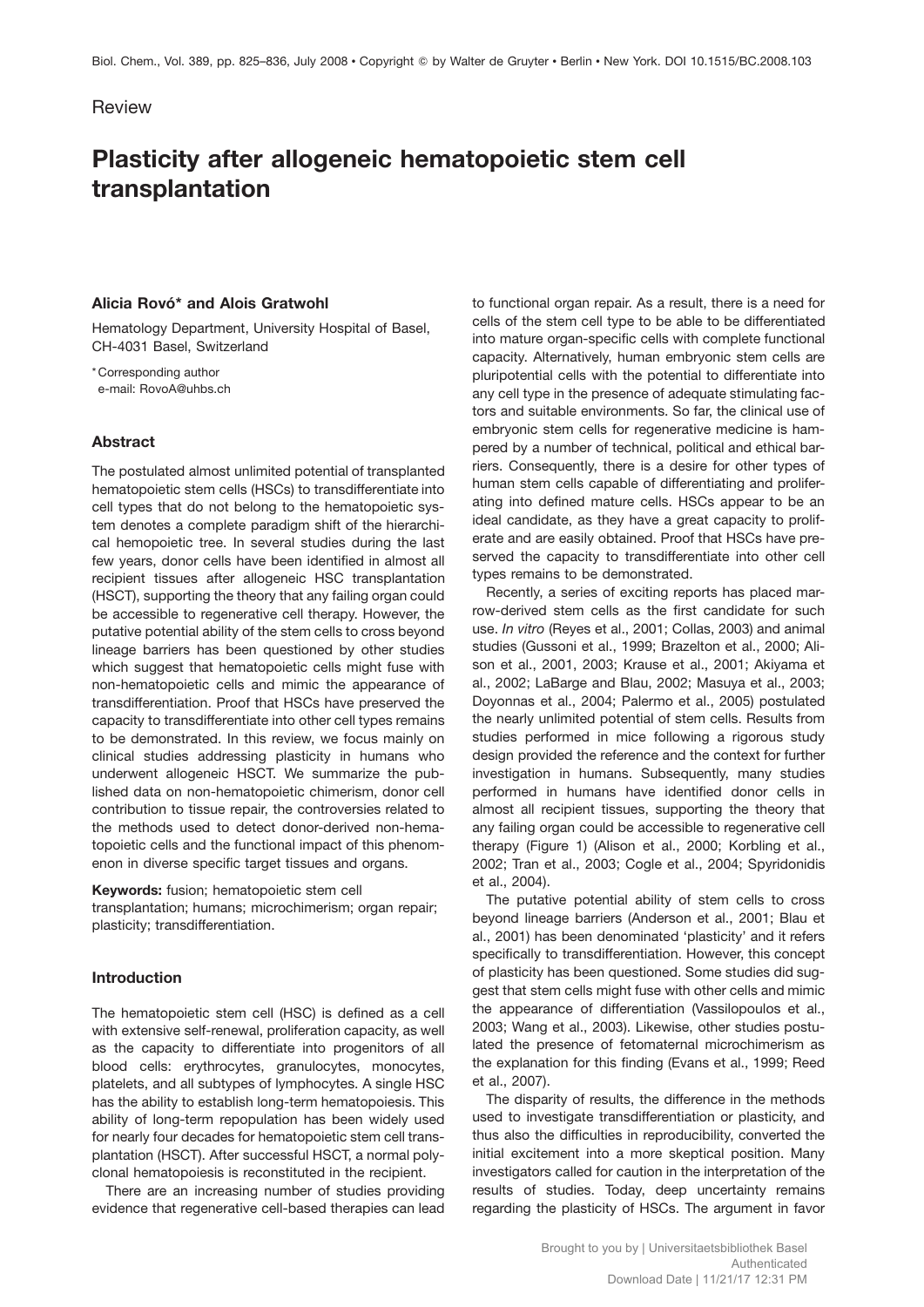

C 2001 Terese Winslow (assisted by Lydia Kibluk, Caltlin Duckwall)

**Figure 1** Potential contribution of bone marrow-derived cells to organ repair. Terese Winslow, reproduced with permission.

of plasticity of HSCs is supported by the plethora of publications and the extensive debate in the community as reflected in the media.

In this review, we focus mainly on clinical studies addressing plasticity in humans who underwent allogeneic HSCT. Clinical allogeneic HSCT provides a unique opportunity to assess the contribution of transplanted healthy allogeneic donor cells for organ repair. Because most patients are pretreated with intensive chemo- and radiotherapy, the so-called conditioning, the recipient organs are consequently in high need of repair. If donor cells could contribute to such regenerative organ repair and thereby should be confirmed. We summarize the published evidence of donor cell contribution to tissue repair, the methods used for its detection and the functional impact in different specific target organs. Postulated mechanisms of the donor-derived stem cells in organ repair are further addressed.

## **Mechanisms for non-hematopoietic mixed chimerism after allogeneic HSCT**

Mixed chimerism is a term used in transplantation medicine to define a cellular phenomenon, where the recipient of a transplant has cells of his own as well as from the organ donor. In allogeneic HSCT, a mixed chimerism is usually defined as a situation in which the hematopoietic cells belong in part to the recipient and, for the other

part, to the donor (Figure 2). The term non-hematopoietic mixed chimerism can be used post-allogeneic HSCT, where non-hematopoietic cells in the recipient can be of both recipient and donor origin. There are several possible mechanisms that could lead to a non-hematopoietic mixed chimerism; these are plasticity, transdifferentiation, fusion and fetomaternal microchimerism.

#### **Plasticity and transdifferentiation**

The ability of the HSCs to transdifferentiate into cell types that do not belong to the hematopoietic system denotes a complete paradigm shift of the hierarchical hematopoietic tree. The differentiation of HSCs into muscle can be acceptable, considering that blood cells and muscle cells belong to the same germ layer, the mesoderm (Peault et al., 2002). This process might even be bidirectional. Crossing barriers within the same germ layer is referred to as plasticity. In contrast, HSCs differentiating into intestinal epithelial cells would represent crossing of the embryo germ layer barrier (mesoderm to endoderm) and is referred to as a transdifferentiation phenomenon (Figure 3). Transdifferentiation *in vitro* involves a signal which reprograms the genes expression profile in the nucleus (Reyes et al., 2001; Tada et al., 2001; Collas, 2003). In this process, regulatory factors are actively taken up by the nucleus, inciting the cells to express molecules and functions by downregulating the expressed genes in the original cells.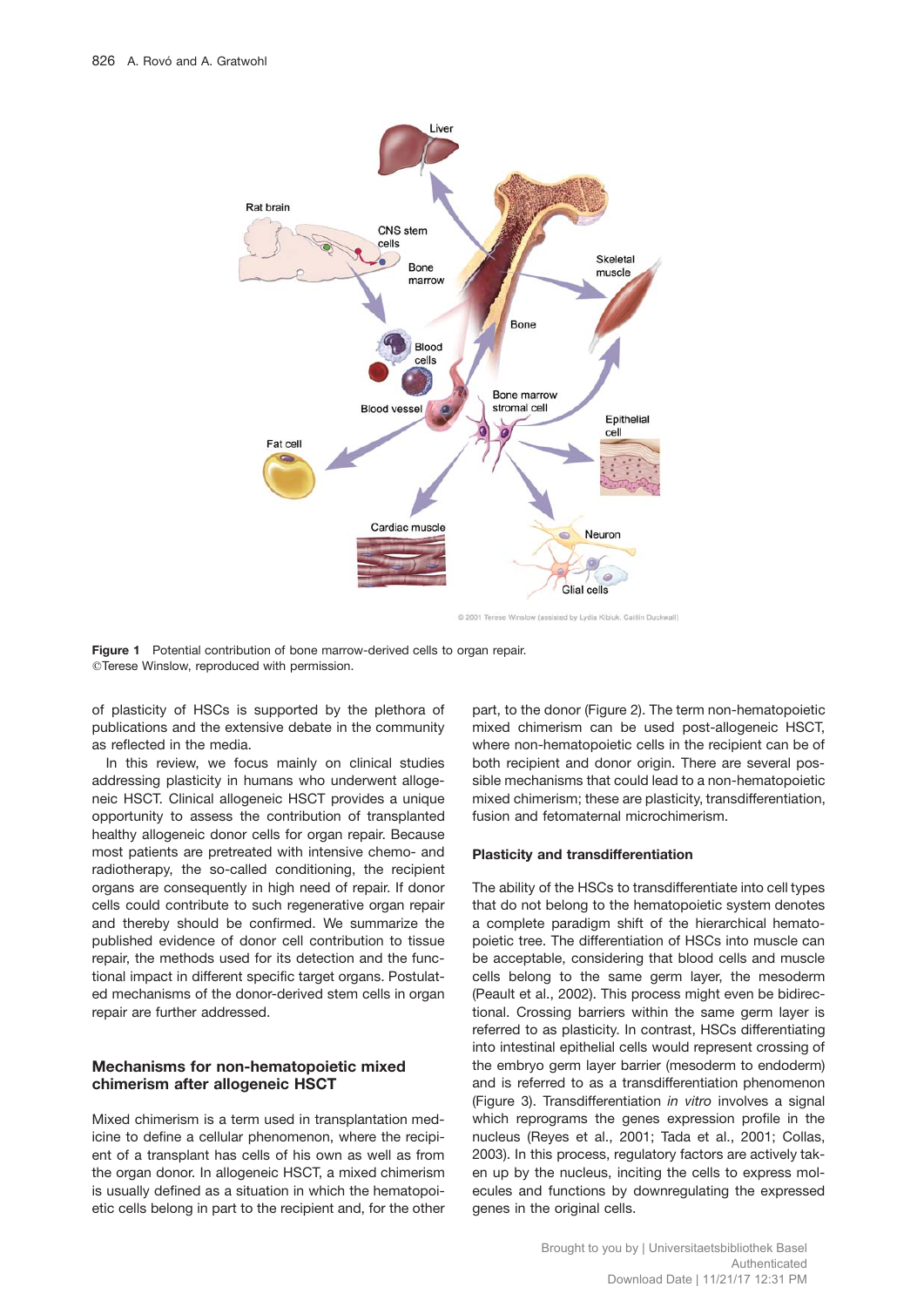

**Figure 2** Chimerism analysis after allogeneic hematopoietic stem cell transplantation (HSCT). Chimerism of peripheral blood by PCR-based DNA amplification of nine different short tandem repeat (STR) loci and the Amelogenin locus, which allows discriminating the X and Y chromosomes. For PCR amplification of the STR, the AmpFlProfiler™ PCR Amplification Kit (PE Applied Biosystems, Foster City, USA) was used. PCR products were separated by capillary electrophoresis on the ABI Prism 310 Genetic Analyzer (PE Applied Biosystems) and fragment sizes were analyzed with the GeneScan™ software. Informative peaks, i.e., peaks which are different between recipient and donor, were used for calculation of the donor contribution. The peak integral





**Figure 3** Schematic representation of adult mammals' embryonic development (black arrows). Plasticity within and across germ layer lines, hypothetical pathway (red and blue arrows).

The molecular basis of transdifferentiation, dedifferentiation and stem cell plasticity may be explained by aberrant processes during cell differentiation. Hence, at some stages of cell differentiation or metabolic switch, cells undergo profound changes in gene expression. These events are associated with complex modifications of chromosomal components and nuclear structures, going

served for the relative quantification of the product.

from simple covalent modification of DNA and chromatin up to topological reorganization of chromosomes and genes in the nucleus. Epigenomic levels of gene regulation usually contribute to the stability and heritability of transcription programs. When damage of the epigenomic components occurs, a determined cellular program can result to skewed development. These aberrant processes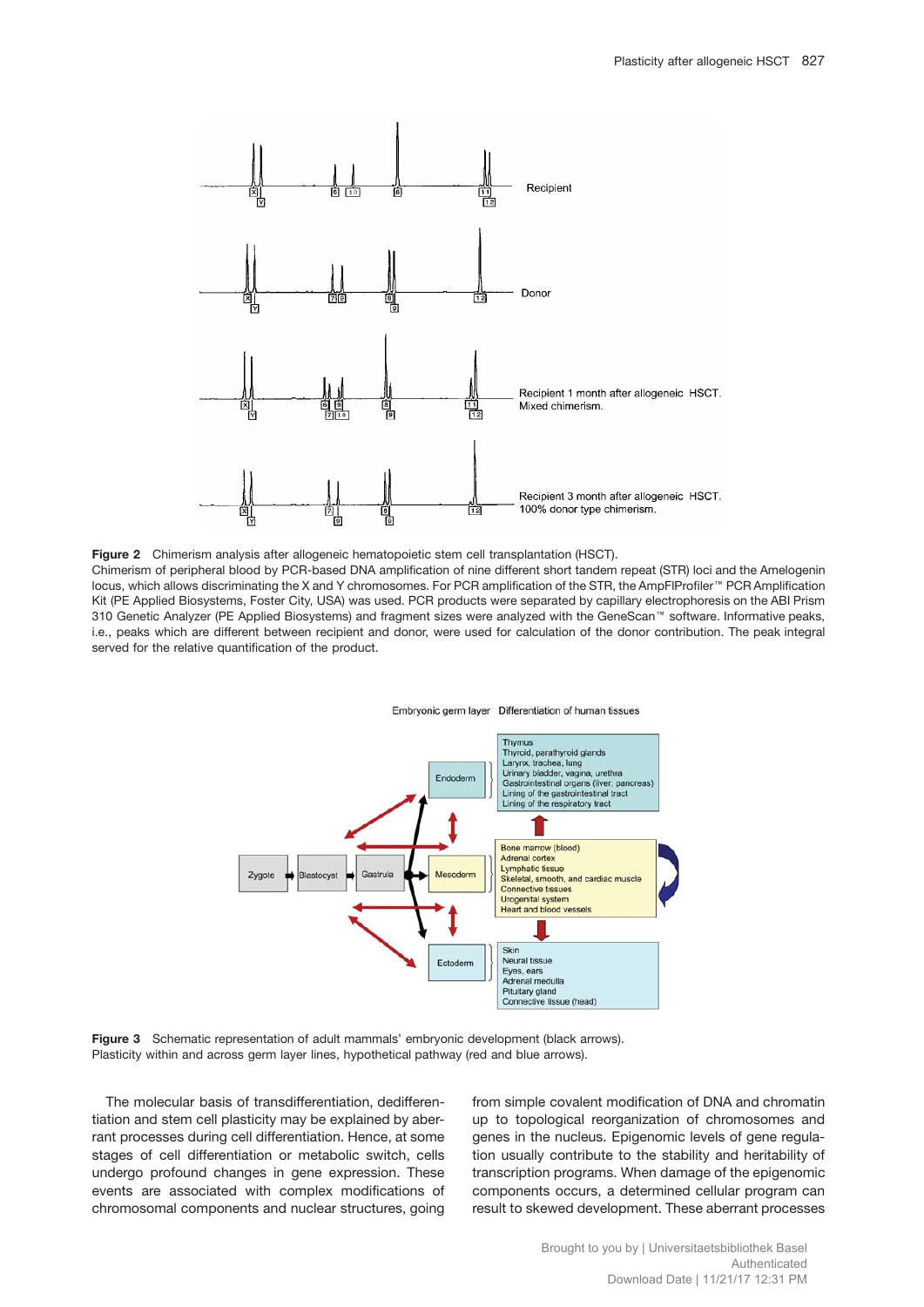can be detected by gene expression profiles, as well as by analysis of epigenetic modification of DNA and histone proteins of the involved cells (Lanzuolo and Orlando, 2007; Li et al., 2007; Rizzino, 2007). In mice and in humans, mechanisms regulating self-renewal and cell fate decisions may be approached by global gene expression profiles of HSCs and cells at later stages of the hematopoietic hierarchy. Indeed, murine and human HSCs share a number of expressed gene products, which define key conserved regulatory pathways in this developmental system. Moreover, in the mouse, part of the genetic program used by HSCs is shared with embryonic and neural stem cells. This overlapping gene product represents a molecular signature of stem cells (Ivanova et al., 2002; Ramalho-Santos et al., 2002).

Regarding the terminology there is no real consensus about how to denominate this phenomenon. Several authors do not differentiate plasticity from transdifferentiation and use both terms interchangeably, whereas other authors prefer to omit the use of the term plasticity to minimize confusion and use transdifferentiation to make the distinction. The term plasticity has been widely referred to as the capacity of adult stem cells to cross lineage barriers.

Methodological limitation has been pointed out as the most difficult aspect for the interpretation of the results of plasticity and transdifferentiation. The following criteria should be fulfilled to demonstrate these phenomenon *in vivo* (Anderson et al., 2001): the donor population should be prospectively isolated and transplanted without intervening culture manipulations, the transplanted stem cells should give rise to robust and sustained regeneration of the target tissues; the converted cells need to have not only the anticipated anatomical and molecular phenotype, but also the functional characteristics. In addition, transdifferentiated stem cells should have normal chromosome contents. Finally, the presence of contaminated cells should always be considered as confounding factors and should be systematically ruled out.

## **Fusion**

Cell fusion could be a mechanism that explains part of the results of transdifferentiation of HSCs into liver cells (Figure 4) (Grompe, 2003), cardiomyocytes and neurons. This mechanism seems to be, in part, responsible for bone marrow-derived stem cell repair of damaged tissue (Medvinsky and Smith, 2003).

In a mice model, Alvarez-Dolado and colleagues, using a simple method based on Cre/lox recombination (a technique extensively used to conditionally turn on or off gene expression in specific cell types or tissues) to detect cell fusion events, demonstrated that bone marrow-derived cells fuse spontaneously with neural progenitors *in vitro*. Furthermore, bone marrow-derived cells fuse *in vivo* with hepatocytes in liver, Purkinje neurons in the brain and cardiac muscle in the heart, resulting in the formation of multinucleated cells. No evidence of trans-



**Figure 4** Cell fusion schematic.

(A) Fusion of a diploid blood cell and tetraploid hepatocyte, resulting in a binucleated hybrid, which then becomes a hexaploid fusion hepatocyte. (B) Fusion of diploid blood cell and diploid hepatocyte to form a tetraploid fusion hepatocyte. This cell can undergo a reduction division and become diploid again. (C) FISH analysis of a hexaploid fusion hepatocyte that has two Y (pink) and four X (green) chromosomes. Adapted from Grompe (2003) (Thieme, reproduced with permission).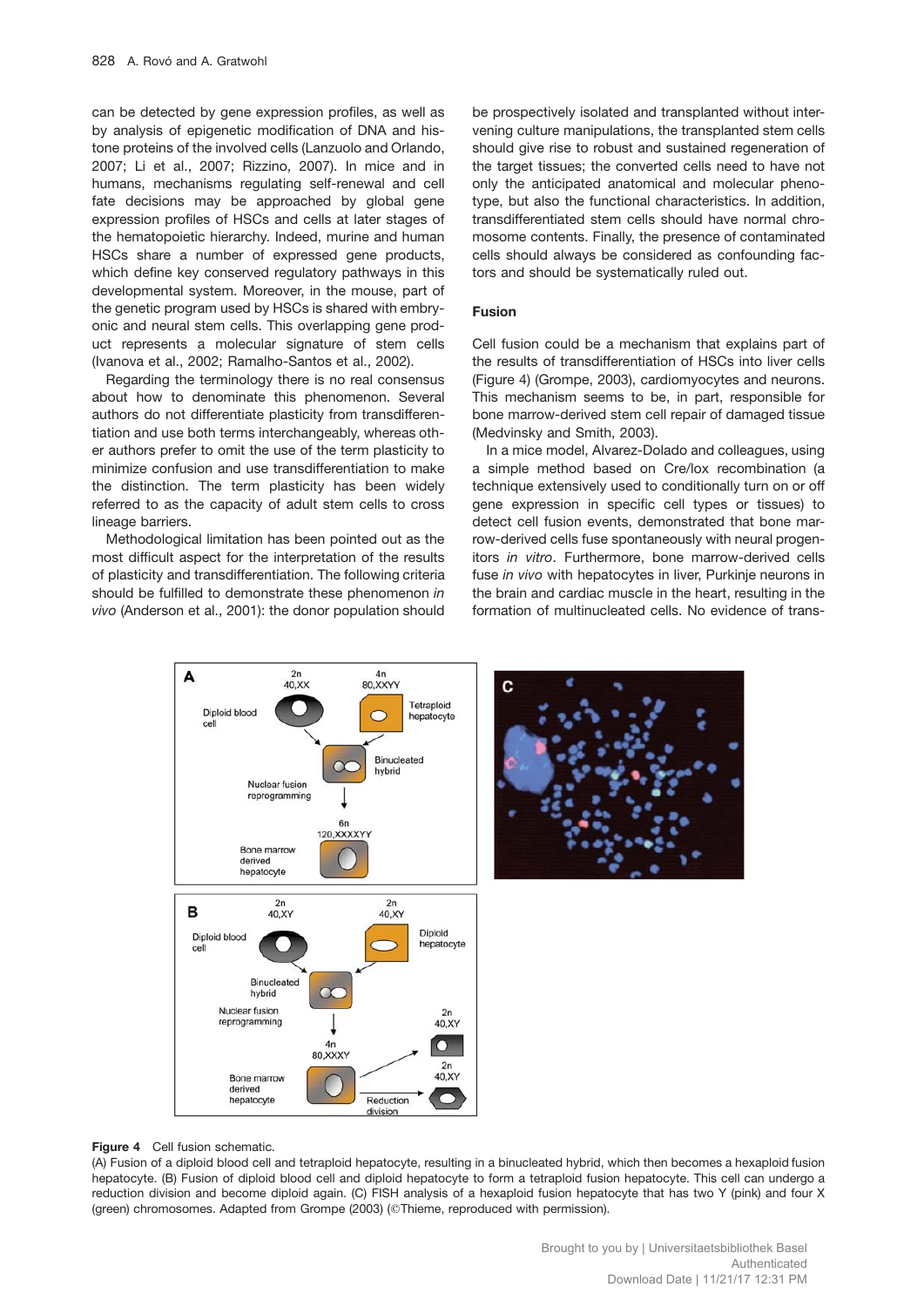differentiation without cell fusion has been observed in these tissues (Alvarez-Dolado et al., 2003). Terada et al. (2002) demonstrated that mice bone marrow cells can fuse spontaneously with embryonic stem cells *in vitro* cultures that contain interleukin-3. Additionally, other studies reported that spontaneously fused bone marrow cells can subsequently adopt the phenotype of the recipient cells, a phenomena which, without detailed genetic analysis, might be interpreted as 'dedifferentiation' or transdifferentiation (Ying et al., 2002).

## **Fetomaternal microchimerism**

Microchimerism is defined as the presence of a small number of cells genetically distinct from those of the host. The most common form is fetomaternal microchimerism, where cells from a fetus are found in the mother. Fetal cells have been documented to persist in maternal circulation and tissues for as long as 38 years (Bianchi et al., 1996; Evans et al., 1999). Stem cells or tissues obtained from a woman who has been pregnant are likely to contain cells of her fetuses. This chimeric cell population may have different biological properties as compared to adult stem cells or organ cells obtained from a nulliparous woman or from a man (Bianchi and Fisk, 2007). Fetomaternal microchimerism can also develop during abortion. Using polymerase chain reaction to measure Y-chromosomal sequences, up to 500 000 nucleated fetal cells enter a woman's circulation following routine surgical abortion (Bianchi et al., 2001). For plasticity evaluation, many of the studies used Y-fluorescence *in situ* hybridization (Y-FISH) as a method to track donor HSC-derived cells in sex-mismatch transplantation. In females with previous pregnancies or abortions with a male fetus, the potential presence of fetomaternal microchimerism could be a confounding factor in positive results. Indeed, in a carefully conducted single-center study, data did fit with this hypothesis demonstrating a potential impact on clinical HSCT. Siblings born after the recipients should have fetomaternal and transmaternal sibling cell trafficking and tolerization of the donor. Firstborn recipients should therefore experience less acute graft versus host disease, incidence of relapses and transplant related mortality (Bucher et al., 2007) Moreover, microchimerism has also been demonstrated after blood transfusions in severely immunocompromised patients who suffered trauma (Reed et al., 2007).

## **Evidence of HSC contribution to tissue repair**

#### **HSC differentiation in the central nervous system**

Bone marrow cells have been reported to differentiate into neurons and astrocytes when transplanted into normal and ischemic brain (Bjornson et al., 1999; Eglitis et al., 1999; Woodbury et al., 2000). After intravenous application of bone marrow fraction into terminally X-irradiated rats, cells with neuronal phenotypes derived from the injected bone marrow can be found in the brain (Brazelton et al., 2000; Mezey et al., 2000). In humans, Cogle et al. (2004) demonstrated that HSCs can transdifferentiate into neurons, astrocytes and microglia. They examined autopsy brain specimens from three sex-mismatched female bone marrow transplantation patients, a female control and a male control. They performed immunohistochemistry, FISH and tissue analysis to look for multilineage, donor-derived neurogenesis. In all three patients, a Y chromosome was present in the hippocampal cells up to 6 years post-transplant. Transgender neurons accounted for 1% of all neurons. The fact that only one X chromosome was present excluded the hypothesis of cell fusion as an explanation for this phenomenon. Moreover, transgender astrocytes and microglia made up 1–2% of all glial cells (Cogle et al., 2004).

Crain et al. (2005) examined paraffin sections from female patients who had received bone marrow transplants from male donors. Y-chromosomes were labeled using autoradiography and FISH. Neurons and astrocytes were identified histologically and immunohistochemically in neocortex, hippocampus, striatum and cerebellum. However, most Y-chromosome labeled cells in gray and white matter appeared to be glia. The female patients in this study had received either bone marrow or stem cell  $(CD34<sup>+</sup>-enriched)$  transplants from their brother. Genotyping studies of one patient, her brother, and her son ruled out the possibility of fetomaternal microchimerism. Overall, the numbers of labeled cells (including neurons) were approximately 10-fold lower than in rodent studies (2–5/10 000 vs. 50/10 000) (Brazelton et al., 2000; Mezey et al., 2000). Furthermore, 3 out of 4 required criteria to demonstrate plasticity of adult stem cells were fulfilled. The positive findings could not be explained by cell fusion.

Other groups have shown that Purkinje neurons from the cerebellum can fuse with bone marrow-derived cells in both mouse and human beings (Alvarez-Dolado et al., 2003; Weimann et al., 2003a,b). Weimann et al. (2003a) showed, in cerebella sections screened for Y-chromosomes, that the total frequency of male bone marrow contribution to female Purkinje cells approximated 0.1%. Despite the fact that Purkinje neurons are no longer generated after birth, in humans, bone marrow cells could contribute to the formation of new neurons in adults, meaning in fact that two mechanisms of neuronal development have to be envisioned. Cells from bone marrow could fuse with damaged neuronal cells, providing them with an undamaged nucleus. Alternatively, cells of donors could undergo a change in their cell fate and replenish damaged tissues by converting their phenotype into the cell type needed in the tissue to which they migrated.

#### **HSC to skin and endothelium**

Experimentally, it has been demonstrated that bone marrow-derived cells contribute to epithelial engraftment during wound healing (Borue et al., 2004). Murata et al. (2007) evaluated 18 female patients who underwent HSCT from a male donor, in whom a skin rash led to a skin biopsy. Acute Graf-versus-Host Disease (GvHD) was confirmed in 13 of them. Donor-derived keratinocytes, characterized as CD45 ,  $AE1/AE3$ <sup>+</sup> and XY cells, were found in 12 patients with an average of 5.5% (range 1.6–7.8%). Donor-derived endothelial cells, characterized as CD31<sup>+</sup>, CD45<sup>-</sup> and XY cells were found in skin biopsies of 13 patients (mean 4.3%; range 2.2–9.4%).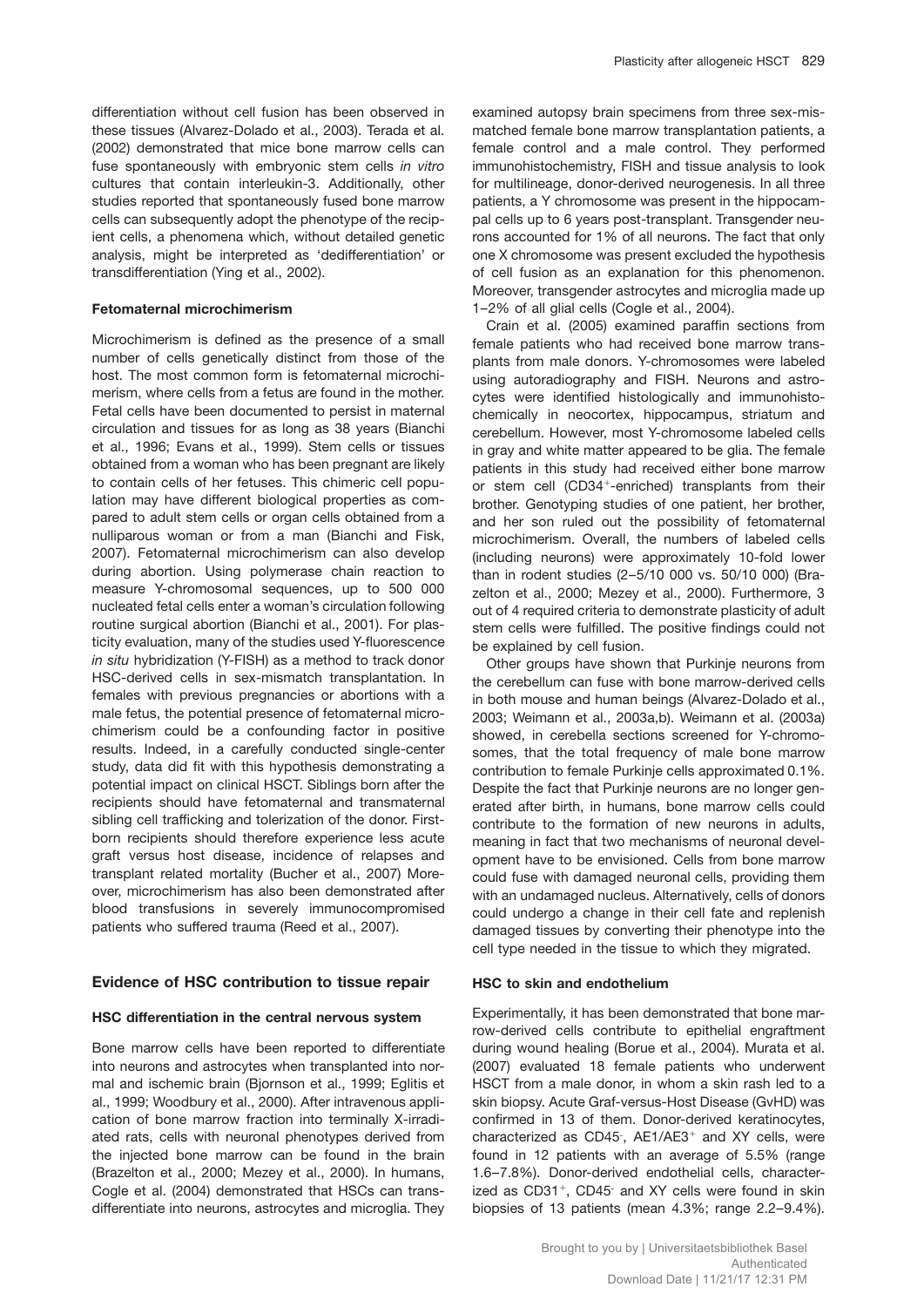These data were in accordance with a previously published study (Jiang et al., 2004), in which a mean of 2% donor-derived endothelial cells were reported in the skin and gut of human transplant recipients. In this last study, 3 out of 12 patients had GvHD and all three showed donor-derived endothelial cells. In both studies, there was a close association between chimeric cells and pathologically proven acute GvHD, suggesting the contribution of donor-derived cells in endothelial repair of GvHD-induced lesions.

Human tissue samples from the aorta and peripheral arteries were obtained at autopsy in the case of a patient who underwent peripheral HSCT for acute radiation syndrome. Endothelial cells, characterized by von Willebrand factor immunostaining, were isolated and subjected to FISH analysis using X- and Y-chromosome-specific probes to examine neoendothelialization by donor cells. In the aorta, almost 25% of all endothelial cells were replaced by donor-origin endothelial cells. In the peripheral arteries a similar, less extensive phenomenon was observed (Suzuki et al., 2003).

## **HSC to hair follicles and fingernails**

Transient hair injury and as a result alopecia is evident in most patients after HSCT, mainly when intensive conditioning is applied. We assessed chimerism quantifications on DNA extracted from hair follicles in a large cohort of 115 patients after HSCT. Despite being an organ with high need for repair, all hair follicles showed 100% recipient alleles and were therefore fully of recipient type (Rovo et al., 2005; Seifert et al., 2005). Recently, these results were confirmed by Hong et al. Using the same short tandem repeat (STR) method, they established that hair follicles were 100% recipient type in all 29 evaluated patients and suggested that after successful allogeneic HSCT, the hair follicle is a reliable source of the recipient's origin when pre-transplant DNA fingerprinting from donor and recipient is not available (Hong et al., 2007).

Hair and nail have similar biologic features; they share the same origin from ectoderm and have a lifelong, continuous regeneration. We would therefore expect similar results in chimerism performed from fingernails compared to hair follicle after allogeneic HSCT. However, a recent publication applying the same STR method of detection in recipients' fingernails showed opposite results. In 9 out of 21 recipients, coexistence of donor pattern in a range from 8.9% to 72.9% was identified. GvHD was not associated with this finding. The authors interpreted this result as stable donor contribution, despite the fact that they were unable to track individual cells with this method (Imanishi et al., 2007).

#### **HSC to liver**

Theise and colleagues showed that 4–43% of the hepatocytes and 4–38% of the cholangiocytes in liver biopsy and in autopsy material from two female patients after HSCT were of donor bone marrow cell origin (Theise et al., 2000). Shortly afterward, Korbling and colleagues reported that stem cells in mobilized peripheral blood and marrow showed plasticity *in vivo*. They found that 2–7% of hepatocytes and epithelial cells of skin and gut were of donor origin 13–867 days after transplantation (Korbling et al., 2002).

### **HSC to buccal mucosa**

STRs are markers which are currently used in forensic medicine to demonstrate diversity in tissue derived from different individuals. The same method is now widely applied to demonstrate hematopoietic chimerism after allogeneic HSCT. This method is robust, reproducible, provides good sensitivity, and is not dependent on a sexmismatch between recipient and donor (Thiede et al., 1999, 2001, 2004; Thiede, 2004). The oral mucosa represents an attractive source of suitable material for DNAbased assessment of hematopoietic chimerism after HSCT, because after successful HSCT, buccal mucosa is supposed to be of recipient, and hematopoietic cells from donor origin. This is a particularly useful method when the DNA profile from the donor is not available for chimerism evaluation. Cheek mucosa collected samples using both mouthwashes as well as buccal swab show a mixed chimerism with 74% (range 16–95%) and 21% (5–63%) of donor type, respectively. These results are due to blood cell contamination (Endler et al., 1999; Thiede et al., 2000). Beyond these results on buccal mucosa, Tran and colleagues (2003) evaluated whether bone marrow donor cells could colonize an epithelial tissue and transdifferentiate there without fusion. They tracked donor-derived buccal mucosa cells using an anticytokeratin 13 antibody to detect mucosal cells and a FISH method to identify male donor origin of buccal epithelial cells in cheek scrapings obtained from female patients. In total, there were five female patients who had received either bone marrow or mobilized peripheral blood progenitor cells (enriched in CD34<sup>+</sup> cells) for HSCT from male donors 4–6 years before. All female recipients had Y chromosome positive buccal cells (0.8–12.7%) without evidence of cell fusion. Because in more than 9700 cells studied, only one XXXY-positive cell (0.01%) and one XXY cell (0.01%) was detected, both of them could be the result of XY cell fusion with an XX cell.

### **HSC to gastrointestinal mucosa**

Meignin and colleagues performed gastrointestinal biopsy in six female patients with acute GvHD within 13–33 days after allogeneic HSCT (Meignin et al., 2004). Using stringent criteria, no donor-derived epithelial cells could be found. Their results differ from previously published data on the human digestive tract after HSCT, where epithelial cells of donor origin were regularly found at a low rate (Brittan et al., 2002; Korbling et al., 2002; Okamoto et al., 2002). These earlier studies were performed in sex-mismatched transplantation but with different technical conditions used for tissue preparation. Meignin et al. (2004) used the XY FISH method, which allows for the elimination of most non-specific signals, large-spectrum fluorescence. They also combined FISH and immunostaining results on the same tissue section to avoid serial consecutive sections, and in the same way localization bias.

Spyridonidis and colleagues (Spyridonidis et al., 2004) demonstrated with a very comprehensive and rigorous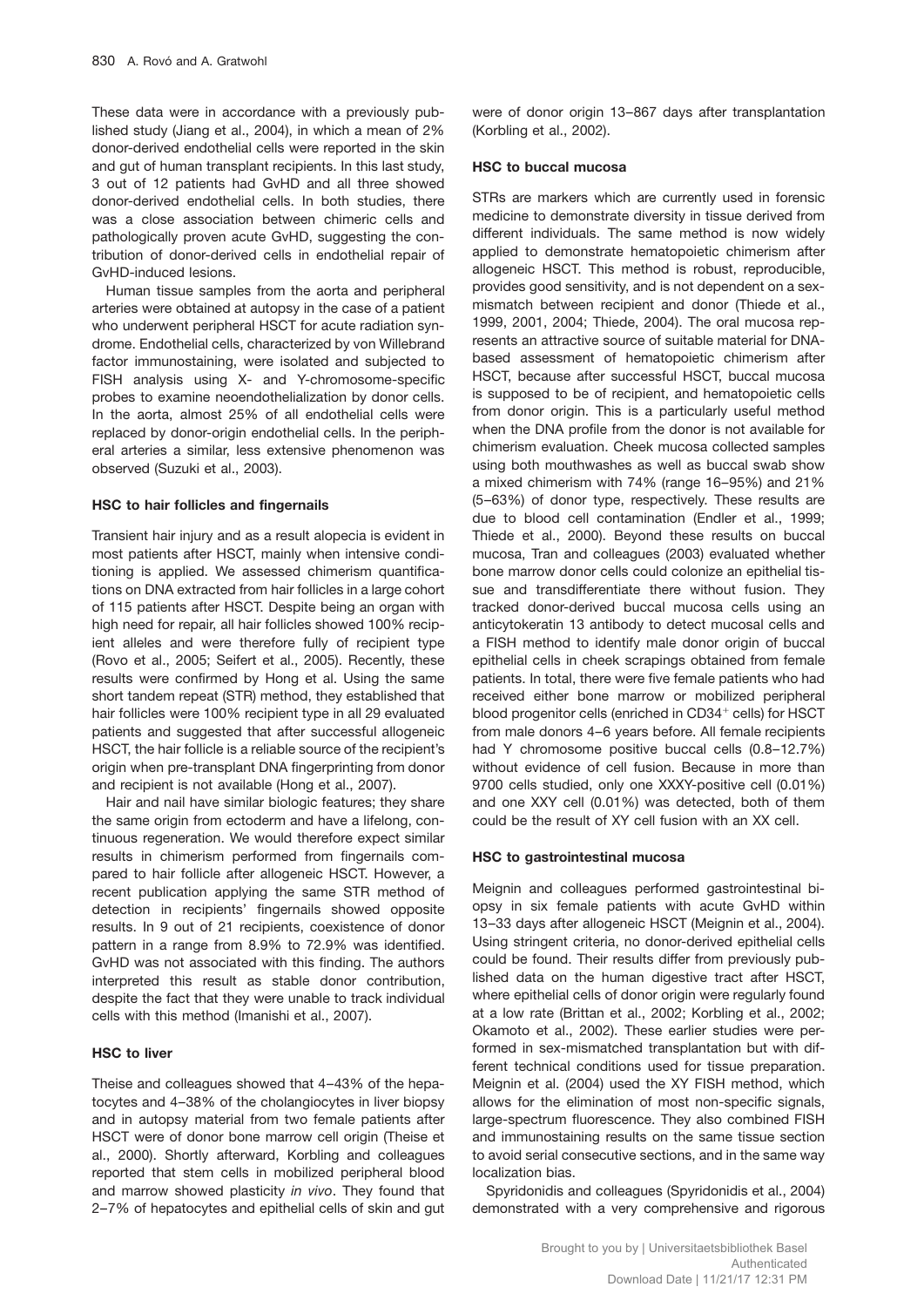method that chimerism of colon epithelium is a real phenomenon occurring constantly after human HSCT. Colon snap-frozen biopsies were performed in eight female patients with clinical signs of gastrointestinal GvHD who underwent a sex-mismatched allogeneic HSCT. Using confocal microscopy and 3D analysis on single sections of biopsies, and using triple staining with donor-specific (Y), epithelial-specific (cytokeratin) and hematopoieticspecific (CD45) markers, they detected  $Y^+$ /cytokeratin<sup>+</sup>/ CD45- , donor-derived epithelial cells in all patients. The mean of donor-derived cells was 0.18% of the overall colon epithelial cells, with higher numbers found in the sections with histologically documented tissue damage (mean 0.22%; six patients). They ruled out fusion as the underlying mechanism, combining cytokeratin staining with YX-FISH quantitative method. Moreover, the majority of the intraepithelial chimeric events found were due to donor type  $Y^{\dagger}/CD45^{\dagger}$  intraepithelial lymphocytes which were in close contact with epithelial tissue. The authors warn about the risk of falsely interpreting these donor lymphocytes as donor-derived epithelial cells if the 3D structure of the tissue is not considered in combination with the hematopoietic markers.

# **HSC to endometrium**

The endometrium is a dynamic, cyclically regenerating tissue, and therefore represents a unique model of physiological angiogenesis in adults. Mints et al. (2007) evaluated whether newly formed male endothelial cells in mice and humans could be detected in the endometrial blood vessels of female recipients after HSCT from a male donor. They performed endometrial biopsies after cesarean section in a patient treated previously with nonmyeloablative allogeneic HSCT, and in two controls. Endothelial cells were detected by immunohistochemistry using CD34 and VEGFR2 antibodies, and donor cell origin by FISH analysis. Chimerism was analyzed using real-time PCR. The same experiment was also performed in an animal model. They found that at the time of the cesarean section of the transplanted female patient, an average of 14% of the endometrial endothelial cells were donor-derived. In a biopsy repeated 1 year later, the donor-derived endothelial cells were still 10%. In contrast, none of two non-transplanted females demonstrated a sex-mismatch in endometria at cesarean section. In samples from female mice, harvested 40 days after HSCT, a 6% average of donor-derived endothelial cells was detected (Mints et al., 2007).

#### **HSC to lung**

After lung injury and damage to the alveolar epithelium, the underlying basement membranes become exposed. Proliferation of type II pneumocytes and their differentiation into type I pneumocytes have been considered to be the mechanism by which repopulation of the alveolar epithelium occurs. Different groups showed that, as in animal models, the epithelium of the adult human lung has the capacity to renew itself, using cell recruitment from extrinsic sources. Several studies evaluated lung specimens from surgical resection or autopsy samples from female patients who had received an HSCT from a male donor. Using a combination of immunochemistry and FISH technique, the presence of cells from HSC donor origin has been shown by all groups. However, the occurrence of fusion was not systematically ruled out (Suratt et al., 2003; Mattsson et al., 2004; Albera et al., 2005; Loebinger and Janes, 2007).

#### **HSC to heart and muscle**

Attempts to repair myocardial infarcts by transplanting cardiomyocytes or skeletal myoblasts have failed to reconstitute healthy myocardium and coronary vessels integrated structurally and functionally with the remaining viable portion of the ventricular wall. Orlic and colleagues demonstrated in a mouse model that bone marrow cells injected in the border zone of acute infarcts Lin2 ckitPOS from syngeneic animals differentiated into myocytes and vascular structures, ameliorating the function of the infarcted heart (Orlic et al., 2001). In humans, several studies suggest improvement in cardiac function when autologous bone marrow or peripheral stem cell is injected directly into damaged myocardium. In these studies, it was not possible to assess whether the improved outcomes did result from generation of HSCderived myocytes or were due to ancillary effects (Stamm et al., 2003, 2004; Tse et al., 2003; Heil et al., 2004; Mathur and Martin, 2004; Wollert et al., 2004; Drexler et al., 2006; Meyer et al., 2006; Griesel et al., 2007; Sohn et al., 2007). Some authors suggested that HSC might promote vascular growth by their paracrine effects and not by incorporation into the wall of growing vessels. There are almost no data on the contribution of allogeneic HSCT to myocardial repair in humans.

Growth and repair of skeletal muscle is normally mediated by the satellite cells that surround muscle fibers. During muscle regeneration, however, the number of myogenic precursors exceeds that of resident satellite cells, implying migration or recruitment of undifferentiated progenitors from other sources. In animal models, the injection of bone marrow into the circulation contributes to muscle enhancement in response to increased muscle activity. These results indicate that bone marrow-derived cells contribute to myofibers in response to physiologic stress encountered by healthy organisms throughout life (Ferrari et al., 1998; Palermo et al., 2005). In humans, Gussoni et al. (2002) reported on the examination of muscle biopsies from a patient who received bone marrow transplantation at 1 year of age for X-linked severe combined immune deficiency and who was diagnosed with Duchenne muscular dystrophy at the age of 12 years. Analysis of muscle biopsies, performed at the time the Duchenne muscular dystrophy was already diagnosed, revealed the presence of donor nuclei within a small number of muscle myofibers (0.5–0.9%), showing the ability of exogenous human bone marrow cells to fuse into skeletal muscle and persist up to 13 years after HSCT (Gussoni et al., 2002).

#### **Cancer originating from donor HSC**

HSCT is now successfully utilized in the treatment of malignant and non-malignant diseases resulting in a growing cohort of long-term survivors. The development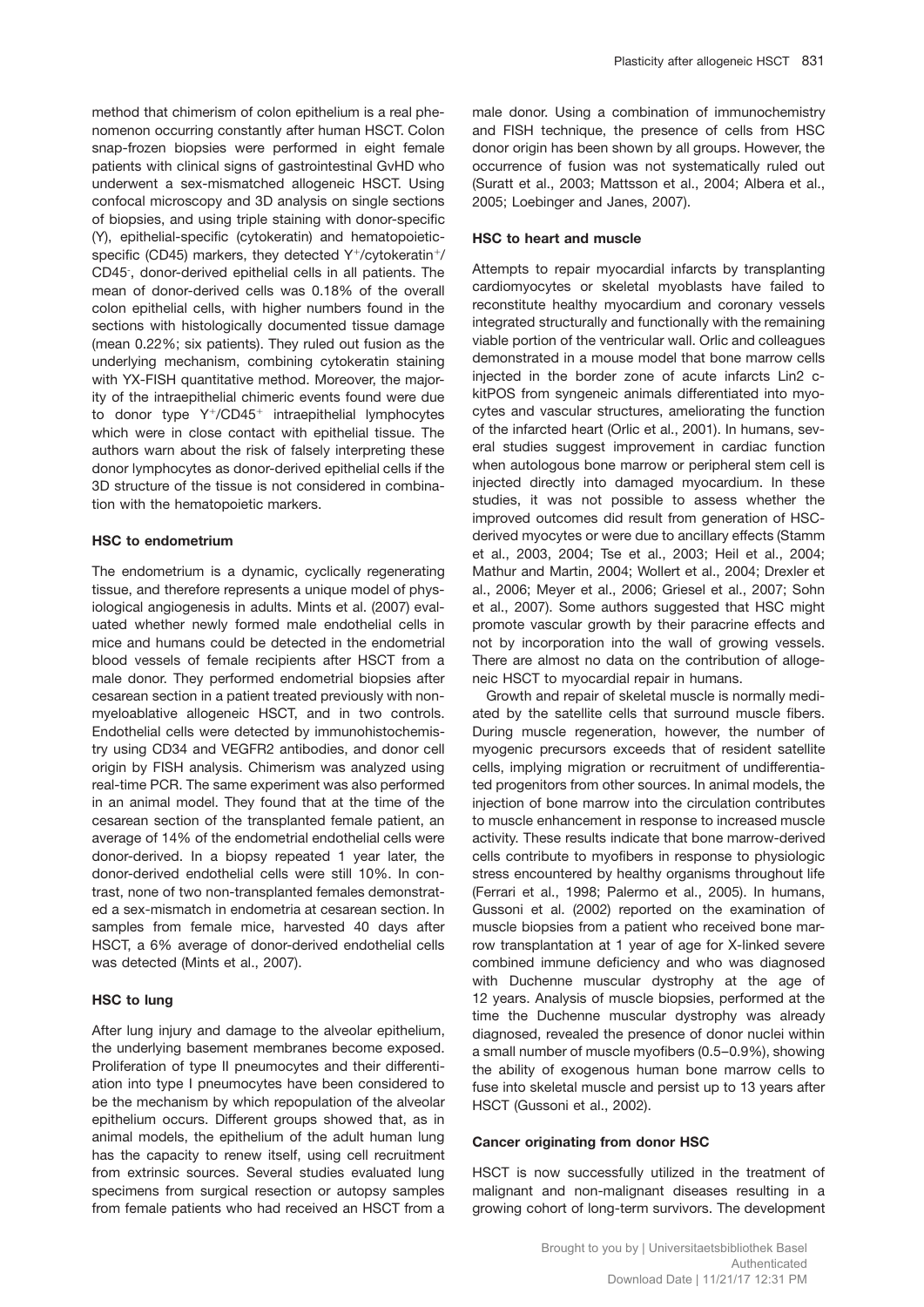of subsequent malignant neoplasms is one of the major long-term adverse complications observed in these patients. Usually, these secondary solid cancers are of recipient type. However, the conjecture about the cell origin of the non-hematopoietic tissues after HSCT has led to a closely related theory that cancer could also be donor-derived. So far, the evidence of this hypothesis is extremely scarce and only further systematic searches for donor-derived stem cells in the newly diagnosed solid tumor in long-term survivors after HSCT will shed some light on this controversial theory (Houghton et al., 2004; Alison et al., 2006; Arai et al., 2006; Avital et al., 2007; Soldini et al., 2008).

# **Are the current results inaccurate by over-interpretation? Evaluation of the methods used to detect non-hematopoietic mixed chimerism**

Most of the controversies on plasticity are related to the methods used to detect donor-derived non-hematopoietic cells in various tissues and organs. To demonstrate HSC plasticity or transdifferentiation, all the proposed criteria have to be fulfilled (Anderson et al., 2001). The relevant cell type must be unequivocally identified using immunohistochemistry, immunofluorescence and functional assay. A combination of more accurate methods, including 3D to track cells using a more specific approach, should be systematically applied (Spyridonidis et al., 2004; Murata et al., 2007). To exclude cell fusion (Alison et al., 2004), the karyotype of newly generated cells needs to be detected using, e.g., the method of FISH which allows counting of the number of chromosomes and tags specific chromosomes with unique fluorescent dyes (Figure 4C). Karyotyping with FISH distinguishes between cellular transdifferentiation (diploid, donor genotype) and cell fusion (tetraploid or greater, mixed donor, and recipient genotypes). The proof for evaluating whether cells belonging to the donor or the recipient is usually based on genetic differences. In most cases, an *in situ* technique is used to detect the sex difference. Unfortunately, in humans, only patients who have a donor from the opposite sex will be suitable for this analysis.

The DNA-based STR method, used to reveal donorderived HSC chimerism, has an evident limitation in the case of mixed non-hematopoietic chimerism. The result refers to the presence of donor type cells but does not provide further information regarding cell identity. In such a case, the interpretation should be posited with extreme caution. The most usual pitfall is due to the contamination of the material by hematopoietic donor cells, such as lymphocytes, leading to a result that can be misinterpreted as donor-derived cell plasticity. Indeed, in our study on male spermatogenesis after HSCT (Rovo et al., 2006), we were looking for chimerism in sperm samples when spermatozoa was detected in the microscopic fresh analysis. STR analysis was performed from six frozen sperm samples. The results showed a mixed chimerism in all patients with a percentage of donor contribution between 20% and 40% (data not published).

These provocative results were highly questionable. Consequently, we systematically reviewed the cytological protocols of the sperm samples provided by the andrology laboratory. A very low rate of lymphocyte contamination has been systematically described, explaining the outcome. Positive results published recently, in which STR was applied as a detection method for mixed nonhematopoietic chimerism in fingernail, revived the debate. The authors depicted between 8.9% and 72.9% donor type DNA obtained from fingernails, and concluded that this represents a stable contribution of HSC donor cells to fingernail production after HSCT. They rejected the possibility of contamination by donor type hematopoietic cells, even though they used an indirect method to demonstrate absence of lymphocytes in fingernails in another group of patients (Imanishi et al., 2007).

# **Where are we, where are we going?**

Based on numerous studies in allogeneic HSCT (Table 1), there is now data to support the concept that donorderived cells can be found in various tissues and organs of the recipients after successful transplantation. In some cases, it seems that plasticity and transdifferentiation plays a determinant role. However, other phenomena, such as cell fusion, can lead to conflicting results. Over the last few years, we have learnt much about technical drawbacks leading to misinterpretation of the results. We know now which stringent criteria have to be applied to prove cell plasticity. There is evidence that the low frequency of HSC-derived non-hematopoietic cells showed in many organs seems to be too low to be of therapeutic relevance. Overall, plasticity after allogeneic HSCT seems to be an erratic event, without a specific pattern for contributing factors. Moreover, there are no hints on how to influence the degree of chimerism on organ repair, and so far, long-term repeated follow-up studies are lacking. We can conclude that unmanipulated HSCs are therefore unlikely to provide organ repair beyond hematopoiesis either from adult bone marrow or mobilized peripheral stem cells. Whether other organ specific stem cell progenitors circulating in blood constitute a backup to maintain homeostasis in self-renewal and a repair of different tissues or not should be addressed (Hennessy et al., 2004). This review permits the conclusion that there is a need for systematic cross-sectional and longitudinal observational studies, which should lead to defining factors associated with the degree of chimerism. Different potential scenarios can be drawn for the future: (1) we will be able to identify and influence factors associated with chimerism, and hence we will find tools to induce chimerism or influence homing; (2) there will be a necessity for *in vitro* manipulation of HSCs prior to application to induce target-specific orientation or homing; and finally, (3) HSCT would no longer be needed, as the possibility of reprogramming cells will obviate the need for non-specific stem cell induced organ repair (Takahashi et al., 2007).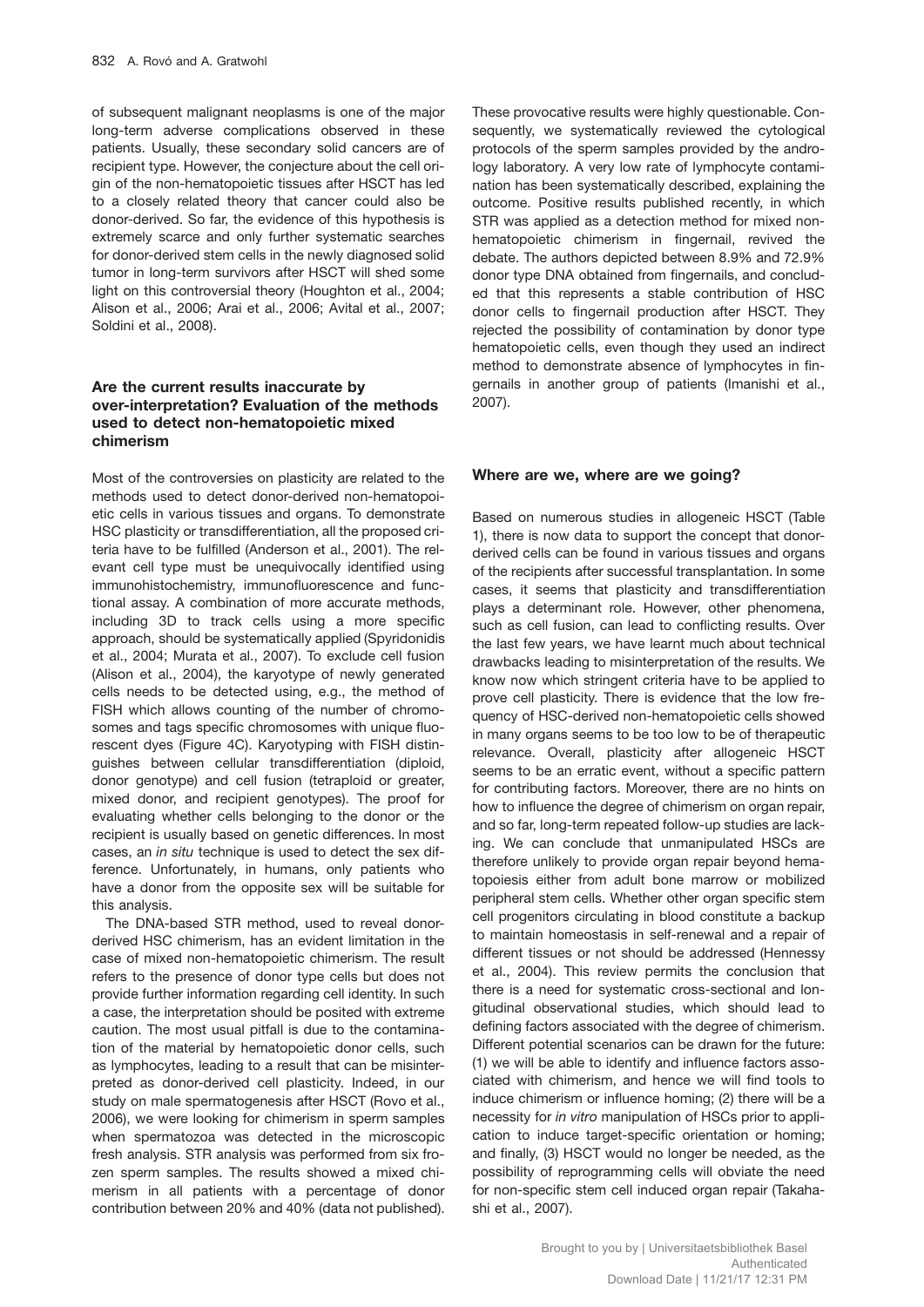| <b>BM/PBSC</b><br><b>BM</b><br>BM<br>BM<br>Central nervous system<br>Skin/endothelium |                | Specimen                        | Methods           | Described donor cell                  | References                |
|---------------------------------------------------------------------------------------|----------------|---------------------------------|-------------------|---------------------------------------|---------------------------|
|                                                                                       | patients       |                                 |                   | contribution                          |                           |
|                                                                                       |                | Cerebella (autopsy)             | Y-FISH            | 0.1%                                  | Weimann et al., 2003a     |
|                                                                                       | ო ო            | Brain (autopsy)                 | Y-FISH            | $1 - 2%$                              | Cogle et al., 2004        |
|                                                                                       |                | Brain (autopsy)                 | Y-FISH/Radiolabel | $2 - 5 \times 10^{-3}$                | Crain et al., 2005        |
|                                                                                       |                | Autopsy                         | Y-FISH/IS         | 25%                                   | Suzuki et al., 2003       |
| ВM                                                                                    | $\frac{8}{1}$  | Skin biopsy                     | FISH/IS/3D        | Keratinocyte 5.5%<br>Endothelial 4.9% | Murata et al., 2007       |
| <b>BM/PBSC</b>                                                                        |                | Skin and gut                    | IC/XY-FISH        | 2%                                    | Jiang et al., 2004        |
| <b>BM/PBSC</b><br>-iā<br>上                                                            | 715            | Hair follicle (plucked)         | STR               | 0%                                    | Rovo et al., 2005         |
| <b>BM/PBSC</b>                                                                        | 29             | Hair follicle                   | <b>STR</b>        | 6%                                    | Hong et al., 2007         |
| <b>BM/PBSC</b><br>Fingernail                                                          | $\overline{c}$ | Fingernail (clipping)           | <b>STR</b>        | $8.9 - 72.9%$                         | Imanishi et al., 2007     |
| BMT<br>Liver                                                                          | $\sim$         | Liver (Bx) (autopsy)            | XY-FISH/IC        | Hepatocytes 4-43%                     | Theise et al., 2000       |
|                                                                                       |                |                                 |                   | Cholangiocyte 4-38%                   |                           |
| PBSC                                                                                  | 6              | Liver, gut and skin Bx          |                   | $2 - 7%$                              | Korbling et al., 2002     |
| MB<br>Buccal mucosa                                                                   | $\overline{1}$ | Mouthwash epithelial cell       | <b>DNA/STR</b>    | Approximately 25% after beads         | Endler et al., 1999       |
|                                                                                       |                | separation                      |                   | selection                             |                           |
| <b>BM/PBSC</b>                                                                        | <u>ო</u> ი     | Buccal swab                     | <b>DNA/STR</b>    | $21% (5-63)$                          | Thiede et al., 2000       |
| BM/PBSC                                                                               |                | Cheek scrapings                 | Y-FISH/IC         | $0.8 - 12.7%$                         | Tran et al., 2003         |
|                                                                                       |                |                                 |                   | 0.01% fused cell                      |                           |
| BM<br>$\overline{\sigma}$                                                             |                | (biopsy)<br>$\overline{\sigma}$ | Y-FISH/IC         | $\frac{0}{2}$                         | Brittan et al., 2002      |
| ВM                                                                                    | 4              | (biopsy)<br>$\overline{\sigma}$ | Y-FISH/IC         | $0.4 - 4.6%$                          | Okamoto et al., 2002      |
| MB                                                                                    | G              | (biopsy)<br>$\overline{\circ}$  | Y-FISH/IS         | 0.04% (only 1 patient)                | Meignin et al., 2004      |
| <b>BM/PBSC</b>                                                                        | $\infty$       | (biopsy)<br>$\overline{\sigma}$ | S/IC/YX-FISH/3D*  | 0.22%                                 | Spyridonidis et al., 2004 |
| PBSC<br>Endometrium                                                                   |                | Biopsy                          | CY-FISH           | 14%                                   | Mints et al., 2007        |
| BM<br>Lung                                                                            | က              | Lung Bx/autopsy                 | FISH/IC           | $\frac{1}{2}$                         | Albera et al., 2005       |
| ВM                                                                                    | ო              | Lung Bx/autopsy                 | FISH/IC           | Epithelial 2.5-8%                     | Suratt et al., 2003       |
|                                                                                       |                |                                 |                   | Endothelial 37.5-42.3%                |                           |
| BM                                                                                    |                | Lung autopsy                    | <b>FISH/IC</b>    | $2 - 6%$                              | Mattsson et al., 2004     |
| MB<br>Muscle                                                                          |                | Muscle biopsy                   | FISH              | $0.5 - 0.9%$                          | Gussoni et al., 2002      |

Table 1 Summary of the clinical studies on non-hematopoietic mixed chimerism in humans who underwent allogeneic HSCT. **Table 1** Summary of the clinical studies on non-hematopoietic mixed chimerism in humans who underwent allogeneic HSCT.

Brought to you by | Universitaetsbibliothek Basel

Authenticated

Download Date | 11/21/17 12:31 PM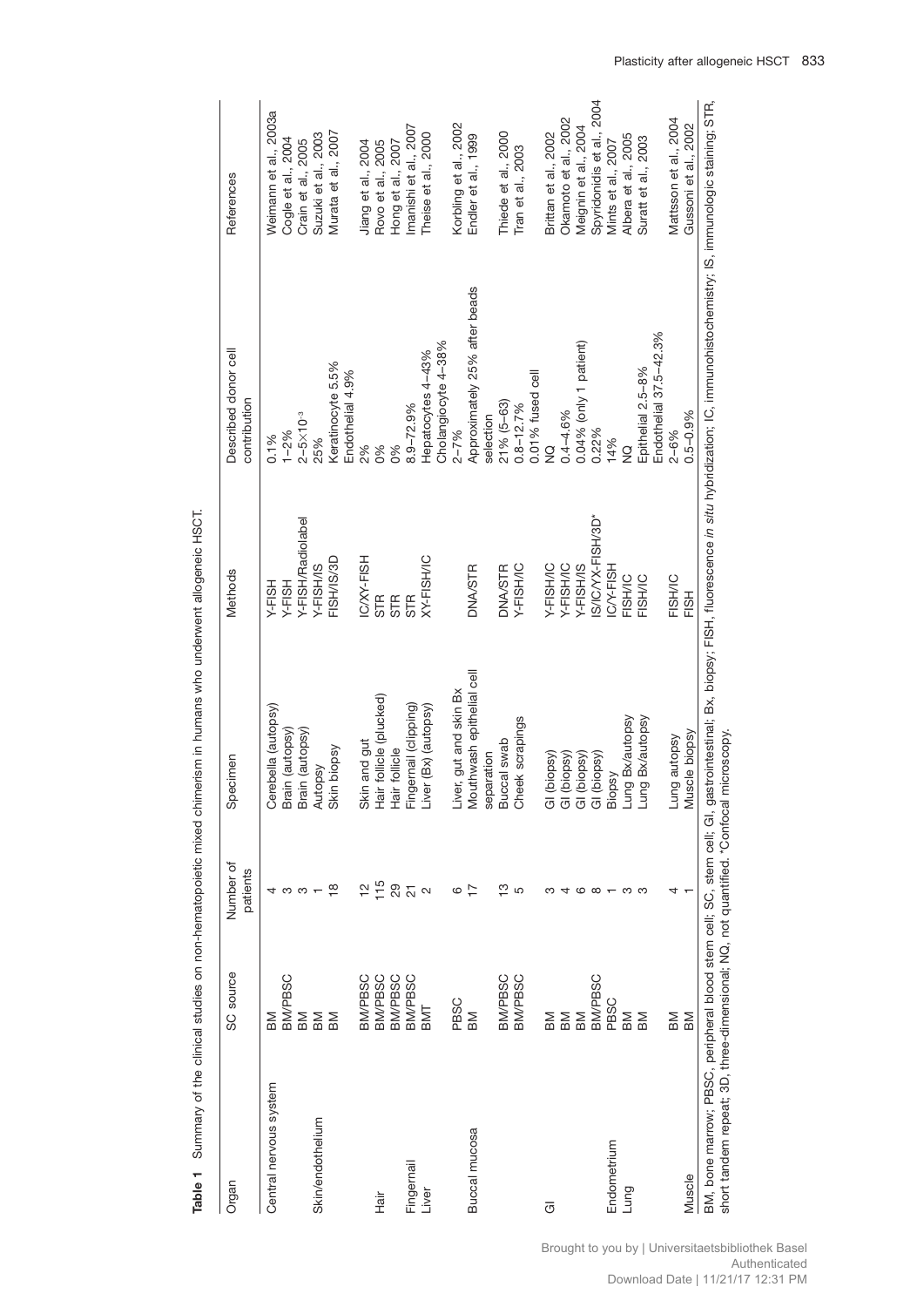# **Acknowledgments**

This study was supported by a grant from the Swiss National Research Foundation 3200 BO-118176 and the Helmut Horten Foundation.

## **References**

- Akiyama, Y., Radtke, C., Honmou, O., and Kocsis, J.D. (2002). Remyelination of the spinal cord following intravenous delivery of bone marrow cells. Glia *39*, 229–236.
- Albera, C., Polak, J.M., Janes, S., Griffiths, M.J., Alison, M.R., Wright, N.A., Navaratnarasah, S., Poulsom, R., Jeffery, R., Fisher, C., et al. (2005). Repopulation of human pulmonary epithelium by bone marrow cells: a potential means to promote repair. Tissue Eng. *11*, 1115–1121.
- Alison, M.R., Poulsom, R., Jeffery, R., Dhillon, A.P., Quaglia, A., Jacob, J., Novelli, M., Prentice, G., Williamson, J., and Wright, N.A. (2000). Hepatocytes from non-hepatic adult stem cells. Nature *406*, 257.
- Alison, M.R., Poulsom, R., and Forbes, S.J. (2001). Update on hepatic stem cells. Liver *21*, 367–373.
- Alison, M.R., Poulsom, R., Otto, W.R., Vig, P., Brittan, M., Direkze, N.C., Preston, S.L., and Wright, N.A. (2003). Plastic adult stem cells: will they graduate from the school of hard knocks? J. Cell Sci. *116*, 599–603.
- Alison, M.R., Poulsom, R., Otto, W.R., Vig, P., Brittan, M., Direkze, N.C., Lovell, M., Fang, T.C., Preston, S.L., and Wright, N.A. (2004). Recipes for adult stem cell plasticity: fusion cuisine or readymade? J. Clin. Pathol. *57*, 113–120.
- Alison, M.R., Lovell, M.J., Direkze, N.C., Wright, N.A., and Poulsom, R. (2006). Stem cell plasticity and tumour formation. Eur. J. Cancer *42*, 1247–1256.
- Alvarez-Dolado, M., Pardal, R., Garcia-Verdugo, J.M., Fike, J.R., Lee, H.O., Pfeffer, K., Lois, C., Morrison, S.J., and Varez-Buylla, A. (2003). Fusion of bone-marrow-derived cells with Purkinje neurons, cardiomyocytes and hepatocytes. Nature *425*, 968–973.
- Anderson, D.J., Gage, F.H., and Weissman, I.L. (2001). Can stem cells cross lineage boundaries? Nat. Med. *7*, 393–395.
- Arai, Y., Arai, H., Aoyagi, A., Yamagata, T., Mitani, K., Kubota, K., Kawamata, H., and Imai, Y. (2006). A solid tumor of donor cell-origin after allogeneic peripheral blood stem cell transplantation. Am. J. Transplant. *6*, 3042–3043.
- Avital, I., Moreira, A.L., Klimstra, D.S., Leversha, M., Papadopoulos, E.B., Brennan, M., and Downey, R.J. (2007). Donorderived human bone marrow cells contribute to solid organ cancers developing after bone marrow transplantation. Stem Cells *25*, 2903–2909.
- Bianchi, D.W. and Fisk, N.M. (2007). Fetomaternal cell trafficking and the stem cell debate: gender matters. J. Am. Med. Assoc. *297*, 1489–1491.
- Bianchi, D.W., Zickwolf, G.K., Weil, G.J., Sylvester, S., and DeMaria, M.A. (1996). Male fetal progenitor cells persist in maternal blood for as long as 27 years postpartum. Proc. Natl. Acad. Sci. USA *93*, 705–708.
- Bianchi, D.W., Farina, A., Weber, W., Li-Bovi, L.C., Deriso, M., Williams, J.M., and Klinger, K.W. (2001). Significant fetalmaternal hemorrhage after termination of pregnancy: implications for development of fetal cell microchimerism. Am. J. Obstet. Gynecol. *184*, 703–706.
- Bjornson, C.R., Rietze, R.L., Reynolds, B.A., Magli, M.C., and Vescovi, A.L. (1999). Turning brain into blood: a hematopoietic fate adopted by adult neural stem cells *in vivo*. Science *283*, 534–537.
- Blau, H.M., Brazelton, T.R., and Weimann, J.M. (2001). The evolving concept of a stem cell: entity or function? Cell *105*, 829–841.
- Borue, X., Lee, S., Grove, J., Herzog, E.L., Harris, R., Diflo, T., Glusac, E., Hyman, K., Theise, N.D., and Krause, D.S. (2004). Bone marrow-derived cells contribute to epithelial engraftment during wound healing. Am. J. Pathol. *165*, 1767–1772.
- Brazelton, T.R., Rossi, F.M., Keshet, G.I., and Blau, H.M. (2000). From marrow to brain: expression of neuronal phenotypes in adult mice. Science *290*, 1775–1779.
- Brittan, M., Hunt, T., Jeffery, R., Poulsom, R., Forbes, S.J., Hodivala-Dilke, K., Goldman, J., Alison, M.R., and Wright, N.A. (2002). Bone marrow derivation of pericryptal myofibroblasts in the mouse and human small intestine and colon. Gut *50*, 752–757.
- Bucher, C., Stern, M., Buser, A., Heim, D., Paulussen, M., Halter, J., Tsakiris, D., Droll, A., Meyer-Monard, S., Tichelli, A., et al. (2007). Role of primacy of birth in HLA-identical sibling transplantation. Blood *110*, 468–469.
- Cogle, C.R., Yachnis, A.T., Laywell, E.D., Zander, D.S., Wingard, J.R., Steindler, D.A., and Scott, E.W. (2004). Bone marrow transdifferentiation in brain after transplantation: a retrospective study. Lancet *363*, 1432–1437.
- Collas, P. (2003). Nuclear reprogramming in cell-free extracts. Philos. Trans. R. Soc. Lond. B Biol. Sci. *358*, 1389–1395.
- Crain, B.J., Tran, S.D., and Mezey, E. (2005). Transplanted human bone marrow cells generate new brain cells. J. Neurol. Sci. *233*, 121–123.
- Doyonnas, R., LaBarge, M.A., Sacco, A., Charlton, C., and Blau, H.M. (2004). Hematopoietic contribution to skeletal muscle regeneration by myelomonocytic precursors. Proc. Natl. Acad. Sci. USA *101*, 13507–13512.
- Drexler, H., Meyer, G.P., and Wollert, K.C. (2006). Bone-marrowderived cell transfer after ST-elevation myocardial infarction: lessons from the BOOST trial. Nat. Clin. Pract. Cardiovasc. Med. *3* (Suppl. 1), S65–S68.
- Eglitis, M.A., Dawson, D., Park, K.W., and Mouradian, M.M. (1999). Targeting of marrow-derived astrocytes to the ischemic brain. Neuroreport *10*, 1289–1292.
- Endler, G., Greinix, H., Winkler, K., Mitterbauer, G., and Mannhalter, C. (1999). Genetic fingerprinting in mouthwashes of patients after allogeneic bone marrow transplantation. Bone Marrow Transplant. *24*, 95–98.
- Evans, P.C., Lambert, N., Maloney, S., Furst, D.E., Moore, J.M., and Nelson, J.L. (1999). Long-term fetal microchimerism in peripheral blood mononuclear cell subsets in healthy women and women with scleroderma. Blood *93*, 2033–2037.
- Ferrari, G., Cusella-De, A.G., Coletta, M., Paolucci, E., Stornaiuolo, A., Cossu, G., and Mavilio, F. (1998). Muscle regeneration by bone marrow-derived myogenic progenitors. Science *279*, 1528–1530.
- Griesel, C., Heuft, H.G., Herrmann, D., Franke, A., Ladas, D., Stiehler, N., Stucki, A., Braun, M., Wollert, K.C., Meyer, G.P., et al. (2007). Good manufacturing practice-compliant validation and preparation of BM cells for the therapy of acute myocardial infarction. Cytotherapy *9*, 35–43.
- Grompe, M. (2003). The role of bone marrow stem cells in liver regeneration. Semin. Liver Dis. *23*, 363–372.
- Gussoni, E., Soneoka, Y., Strickland, C.D., Buzney, E.A., Khan, M.K., Flint, A.F., Kunkel, L.M., and Mulligan, R.C. (1999). Dystrophin expression in the mdx mouse restored by stem cell transplantation. Nature *401*, 390–394.
- Gussoni, E., Bennett, R.R., Muskiewicz, K.R., Meyerrose, T., Nolta, J.A., Gilgoff, I., Stein, J., Chan, Y.M., Lidov, H.G., Bonnemann, C.G., et al. (2002). Long-term persistence of donor nuclei in a Duchenne muscular dystrophy patient receiving bone marrow transplantation. J. Clin. Invest. *110*, 807–814.
- Heil, M., Ziegelhoeffer, T., Mees, B., and Schaper, W. (2004). A different outlook on the role of bone marrow stem cells in vascular growth: bone marrow delivers software not hardware. Circ. Res. *94*, 573–574.
- Hennessy, B., Korbling, M., and Estrov, Z. (2004). Circulating stem cells and tissue repair. Panminerva Med. *46*, 1–11.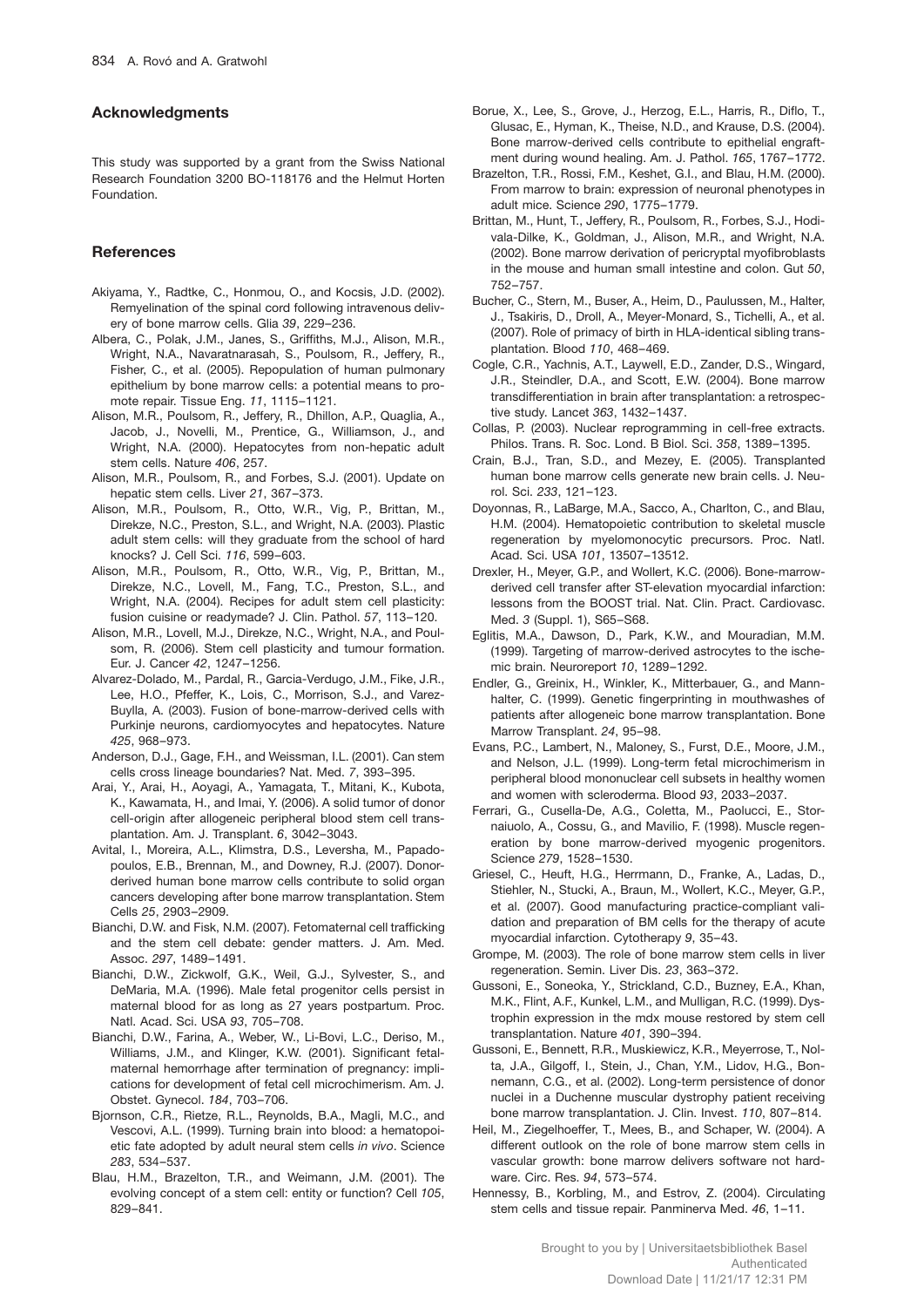- Hong, Y.C., Liu, H.M., Chen, P.S., Chen, Y.J., Lyou, J.Y., Hu, H.Y., Yi, M.F., Lin, J.S., and Tzeng, C.H. (2007). Hair follicle: a reliable source of recipient origin after allogeneic hematopoietic stem cell transplantation. Bone Marrow Transplant. *40*, 871–874.
- Houghton, J., Stoicov, C., Nomura, S., Rogers, A.B., Carlson, J., Li, H., Cai, X., Fox, J.G., Goldenring, J.R., and Wang, T.C. (2004). Gastric cancer originating from bone marrow-derived cells. Science *306*, 1568–1571.
- Imanishi, D., Miyazaki, Y., Yamasaki, R., Sawayama, Y., Taguchi, J., Tsushima, H., Fukushima, T., Yoshida, S., Sasaki, H., Hata, T., and Tomonaga, M. (2007). Donor-derived DNA in fingernails among recipients of allogeneic hematopoietic stem-cell transplants. Blood *110*, 2231–2234.
- Ivanova, N.B., Dimos, J.T., Schaniel, C., Hackney, J.A., Moore, K.A., and Lemischka, I.R. (2002). A stem cell molecular signature. Science *298*, 601–604.
- Jiang, S., Walker, L., Afentoulis, M., Anderson, D.A., Jauron-Mills, L., Corless, C.L., and Fleming, W.H. (2004). Transplanted human bone marrow contributes to vascular endothelium. Proc. Natl. Acad. Sci. USA *101*, 16891–16896.
- Korbling, M., Katz, R.L., Khanna, A., Ruifrok, A.C., Rondon, G., Albitar, M., Champlin, R.E., and Estrov, Z. (2002). Hepatocytes and epithelial cells of donor origin in recipients of peripheral-blood stem cells. N. Engl. J. Med. *346*, 738–746.
- Krause, D.S., Theise, N.D., Collector, M.I., Henegariu, O., Hwang, S., Gardner, R., Neutzel, S., and Sharkis, S.J. (2001). Multi-organ, multi-lineage engraftment by a single bone marrow-derived stem cell. Cell *105*, 369–377.
- LaBarge, M.A. and Blau, H.M. (2002). Biological progression from adult bone marrow to mononucleate muscle stem cell to multinucleate muscle fiber in response to injury. Cell *111*, 589–601.
- Lanzuolo, C. and Orlando, V. (2007). The function of the epigenome in cell reprogramming. Cell. Mol. Life Sci. *64*, 1043–1062.
- Li, B., Carey, M. and Workman, J.L. (2007). The role of chromatin during transcription. Cell *128*, 707–719.
- Loebinger, M.R. and Janes, S.M. (2007). Stem cells for lung disease. Chest *132*, 279–285.
- Masuya, M., Drake, C.J., Fleming, P.A., Reilly, C.M., Zeng, H., Hill, W.D., Martin-Studdard, A., Hess, D.C., and Ogawa, M. (2003). Hematopoietic origin of glomerular mesangial cells. Blood *101*, 2215–2218.
- Mathur, A. and Martin, J.F. (2004). Stem cells and repair of the heart. Lancet *364*, 183–192.
- Mattsson, J., Jansson, M., Wernerson, A., and Hassan, M. (2004). Lung epithelial cells and type II pneumocytes of donor origin after allogeneic hematopoietic stem cell transplantation. Transplantation *78*, 154–157.
- Medvinsky, A. and Smith, A. (2003). Stem cells: fusion brings down barriers. Nature *422*, 823–825.
- Meignin, V., Soulier, J., Brau, F., Lemann, M., Gluckman, E., Janin, A., and Socie, G. (2004). Little evidence of donorderived epithelial cells in early digestive acute graft-versushost disease. Blood *103*, 360–362.
- Meyer, G.P., Wollert, K.C., and Drexler, H. (2006). Stem cell therapy: a new perspective in the treatment of patients with acute myocardial infarction. Eur. J. Med. Res. *11*, 439–446.
- Mezey, E., Chandross, K.J., Harta, G., Maki, R.A., and Mc-Kercher, S.R. (2000). Turning blood into brain: cells bearing neuronal antigens generated in vivo from bone marrow. Science *290*, 1779–1782.
- Mints, M., Jansson, M., Sadeghi, B., Westgren, M., Uzunel, M., Hassan, M., and Palmblad, J. (2007). Endometrial endothelial cells are derived from donor stem cells in a bone morrow transplant recipient. Hum. Reprod. *23,* 139–143.
- Murata, H., Janin, A., Leboeuf, C., Soulier, J., Gluckman, E., Meignin, V., and Socie, G. (2007). Donor-derived cells and human graft-versus-host disease of the skin. Blood *109*, 2663–2665.
- Okamoto, R., Yajima, T., Yamazaki, M., Kanai, T., Mukai, M., Okamoto, S., Ikeda, Y., Hibi, T., Inazawa, J., and Watanabe, M. (2002). Damaged epithelia regenerated by bone marrowderived cells in the human gastrointestinal tract. Nat. Med. *8*, 1011–1017.
- Orlic, D., Kajstura, J., Chimenti, S., Jakoniuk, I., Anderson, S.M., Li, B., Pickel, J., McKay, R., Nadal-Ginard, B., Bodine, D.M., et al. (2001). Bone marrow cells regenerate infarcted myocardium. Nature *410*, 701–705.
- Palermo, A.T., LaBarge, M.A., Doyonnas, R., Pomerantz, J., and Blau, H.M. (2005). Bone marrow contribution to skeletal muscle: a physiological response to stress. Dev. Biol. *279*, 336–344.
- Peault, B., Oberlin, E., and Tavian, M. (2002). Emergence of hematopoietic stem cells in the human embryo. C.R. Biol. *325*, 1021–1026.
- Ramalho-Santos, M., Yoon, S., Matsuzaki, Y., Mulligan, R.C., and Melton, D.A. (2002).'Stemness': transcriptional profiling of embryonic and adult stem cells. Science *298*, 597–600.
- Reed, W., Lee, T.H., Norris, P.J., Utter, G.H., and Busch, M.P. (2007). Transfusion-associated microchimerism: a new complication of blood transfusions in severely injured patients. Semin. Hematol. *44*, 24–31.
- Reyes, M., Lund, T., Lenvik, T., Aguiar, D., Koodie, L., and Verfaillie, C.M. (2001). Purification and ex vivo expansion of postnatal human marrow mesodermal progenitor cells. Blood *98*, 2615–2625.
- Rizzino, A. (2007). A challenge for regenerative medicine: proper genetic programming, not cellular mimicry. Dev. Dyn. *236*, 3199–3207.
- Rovó, A., Meyer-Monard, S., Heim, D., Arber, C., Passweg, J.R., Gratwohl, A., and Tichelli, A. (2005). No evidence of plasticity in hair follicles of recipients after allogeneic hematopoietic stem cell transplantation. Exp. Hematol. *33*, 909–911.
- Rovó, A., Tichelli, A., Passweg, J.R., Heim, D., Meyer-Monard, S., Holzgreve, W., Gratwohl, A., and De, G.C. (2006). Spermatogenesis in long-term survivors after allogeneic hematopoietic stem cell transplantation is associated with age, time interval since transplantation, and apparently absence of chronic GvHD. Blood *108*, 1100–1105.
- Seifert, B., Passweg, J.R., Heim, D., Rovó, A., Meyer-Monard, S., Buechner, S., Tichelli, A., and Gratwohl, A. (2005). Complete remission of alopecia universalis after allogeneic hematopoietic stem cell transplantation. Blood *105*, 426–427.
- Sohn, R.L., Jain, M., and Liao, R. (2007). Adult stem cells and heart regeneration. Expert. Rev. Cardiovasc. Ther. *5*, 507– 517.
- Soldini, D., Moreno, E., Martin, V., Gratwohl, A., Marone, C., and Mazzucchelli, L. (2008). Bone-marrow-derived cells randomly contribute to neoplastic and non-neoplastic epithelial tissues. Biol. Blood Marrow Transplant., in press.
- Spyridonidis, A., Schmitt-Graff, A., Tomann, T., Dwenger, A., Follo, M., Behringer, D., and Finke, J. (2004). Epithelial tissue chimerism after human hematopoietic cell transplantation is a real phenomenon. Am. J. Pathol. *164*, 1147–1155.
- Stamm, C., Westphal, B., Kleine, H.D., Petzsch, M., Kittner, C., Klinge, H., Schumichen, C., Nienaber, C.A., Freund, M., and Steinhoff, G. (2003). Autologous bone-marrow stem-cell transplantation for myocardial regeneration. Lancet *361*, 45– 46.
- Stamm, C., Kleine, H.D., Westphal, B., Petzsch, M., Kittner, C., Nienaber, C.A., Freund, M., and Steinhoff, G. (2004). CABG and bone marrow stem cell transplantation after myocardial infarction. Thorac. Cardiovasc. Surg. *52*, 152–158.
- Suratt, B.T., Cool, C.D., Serls, A.E., Chen, L., Varella-Garcia, M., Shpall, E.J., Brown, K.K., and Worthen, G.S. (2003). Human pulmonary chimerism after hematopoietic stem cell transplantation. Am. J. Respir. Crit. Care Med. *168*, 318–322.
- Suzuki, T., Nishida, M., Futami, S., Fukino, K., Amaki, T., Aizawa, K., Chiba, S., Hirai, H., Maekawa, K., and Nagai, R. (2003). Neoendothelialization after peripheral blood stem cell trans-